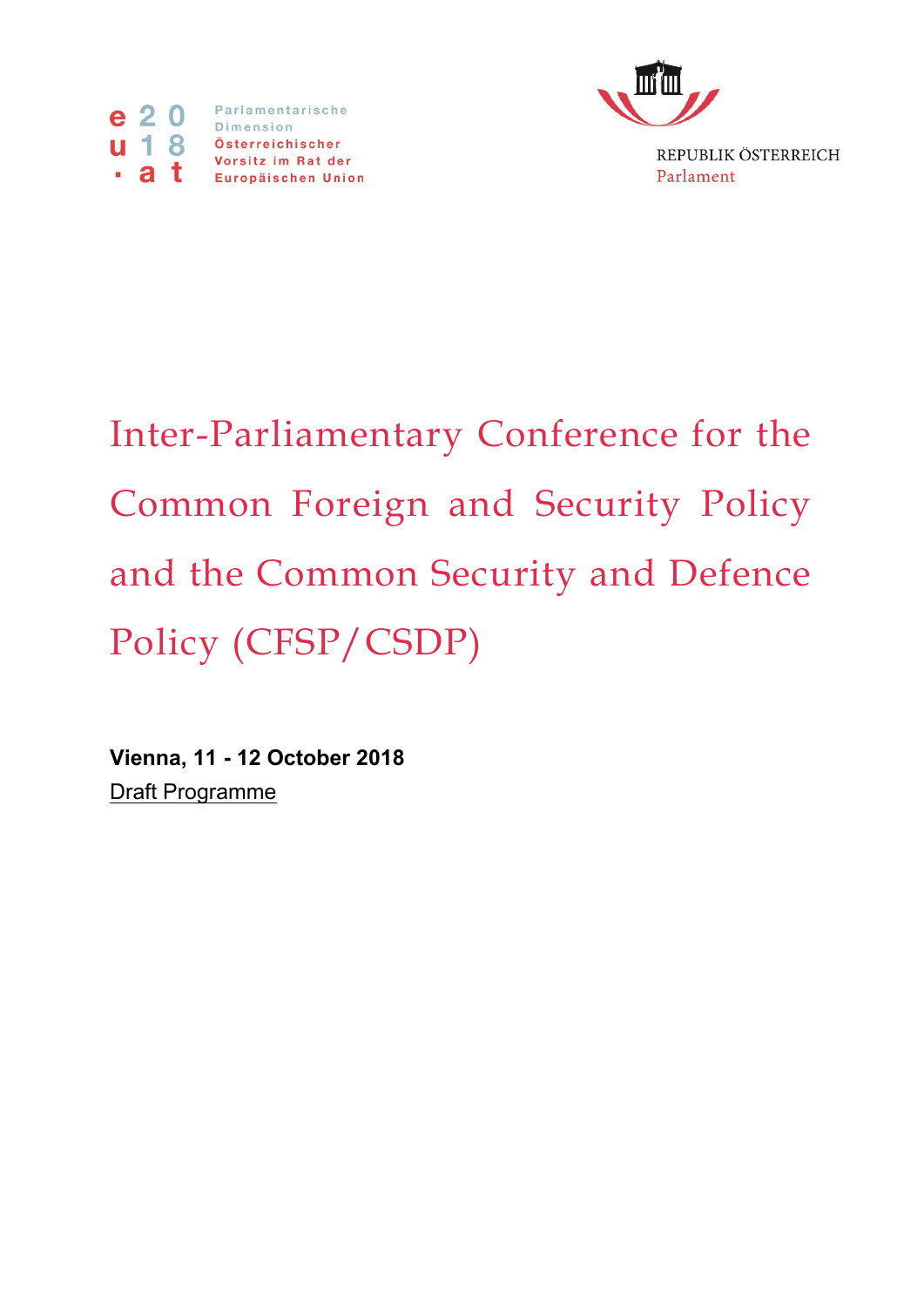## Thursday, 11 October 2018

| 08:30 | Departure from the hotels to the Meeting of the Troika                                     |  |  |  |
|-------|--------------------------------------------------------------------------------------------|--|--|--|
| 09:30 | Departure from the hotels                                                                  |  |  |  |
| 09:00 | Meeting of the Presidential Troika and the European Parliament<br><b>Erste Bank Campus</b> |  |  |  |
| 09:45 | Meetings of the political groups<br><b>Erste Bank Campus</b>                               |  |  |  |
| 10:30 | <b>Opening session</b>                                                                     |  |  |  |
|       | <b>Erste Bank Campus/Grand Hall</b>                                                        |  |  |  |
|       | <b>Welcome adresses:</b>                                                                   |  |  |  |
|       | Mr Wolfgang Sobotka, President of the National Council                                     |  |  |  |
|       | Ms Inge Posch-Gruska, President of the Federal Council                                     |  |  |  |
|       | <b>Introductory remarks:</b>                                                               |  |  |  |
|       | Mr Andreas Schieder, Chairperson of the Foreign Affairs Committee of                       |  |  |  |
|       | the National Council                                                                       |  |  |  |
|       | Mr Reinhard Eugen Bösch, Chairperson of the Defence Committee of                           |  |  |  |
|       | the National Council                                                                       |  |  |  |
|       | Mr David McAllister, Chairperson of the Committee on Foreign Affairs                       |  |  |  |
|       | of the European Parliament                                                                 |  |  |  |
| 11:30 | Coffee break                                                                               |  |  |  |
| 11:45 | Introductory statement:                                                                    |  |  |  |
|       | Ms Federica Mogherini, High Representative of the European Union for                       |  |  |  |
|       | Foreign Affairs and Security Policy (tbc)                                                  |  |  |  |
| 12:30 | Lunch at the conference venue                                                              |  |  |  |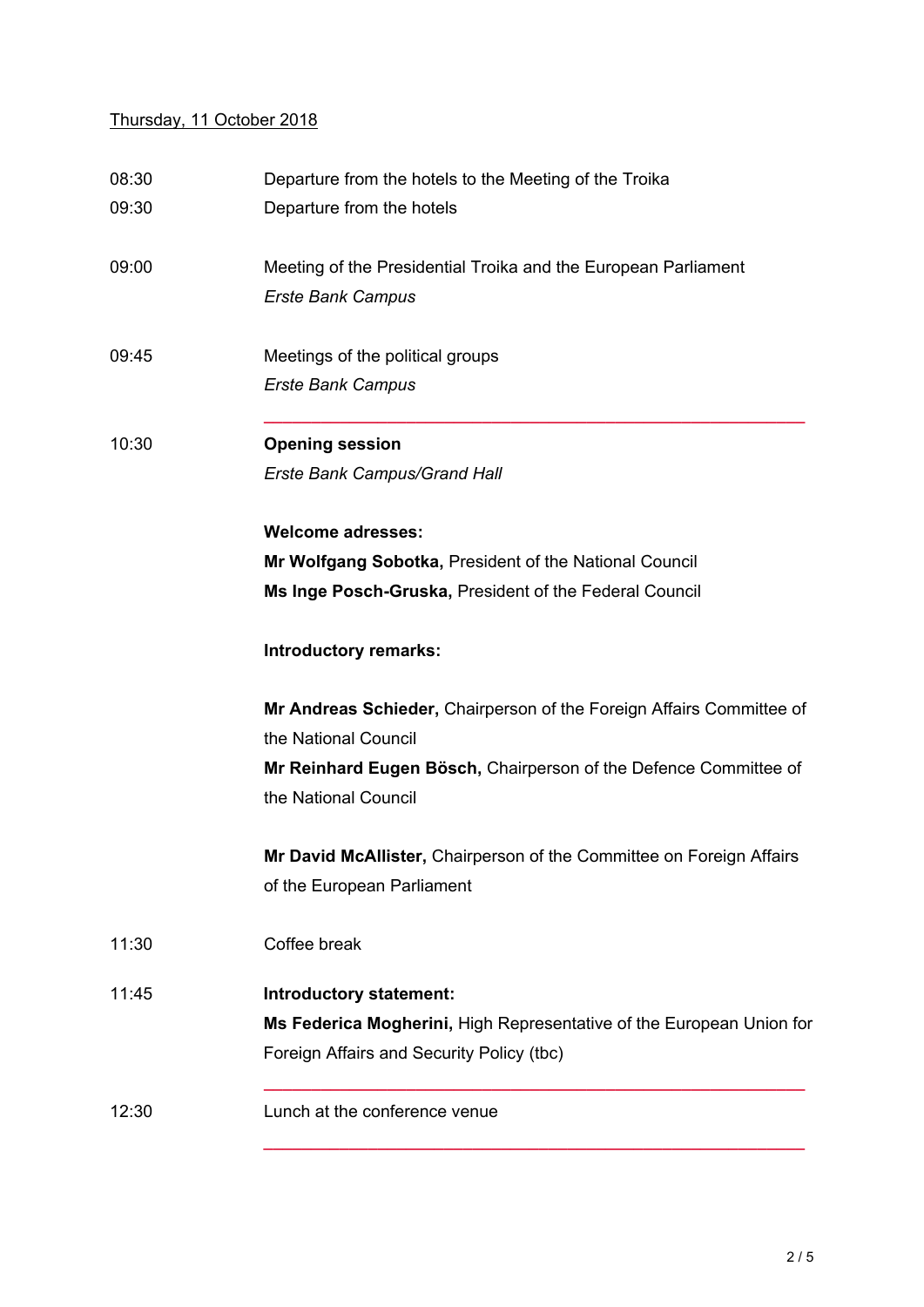| 13:30 | <b>Session 1: Security, Migration and Control of External Borders</b><br>Erste Bank Campus/Grand Hall                |  |  |  |  |
|-------|----------------------------------------------------------------------------------------------------------------------|--|--|--|--|
|       | <b>Introductory statements:</b>                                                                                      |  |  |  |  |
|       | Mr Mario Kunasek, Federal Minister of Defence of the Republic of<br>Austria                                          |  |  |  |  |
|       | Mr Fabrice Leggeri, Director of the European Border and Coast Guard<br>Agency Frontex (tbc)                          |  |  |  |  |
|       | Further speaker (tba)                                                                                                |  |  |  |  |
|       | Debate                                                                                                               |  |  |  |  |
| 15:00 | Family photo and coffee break                                                                                        |  |  |  |  |
| 15:30 | <b>Workshops</b><br><b>Erste Bank Campus</b>                                                                         |  |  |  |  |
|       | Workshop A: The future of the nuclear deal with Iran following the<br><b>USA's withdrawal</b>                        |  |  |  |  |
|       | Workshop B: The future of Permanent Structured Cooperation /<br>PESCO - facilitating military mobility within the EU |  |  |  |  |
| 17:00 | Return to the hotels                                                                                                 |  |  |  |  |
| 19:00 | Departure for dinner                                                                                                 |  |  |  |  |

**\_\_\_\_\_\_\_\_\_\_\_\_\_\_\_\_\_\_\_\_\_\_\_\_\_\_\_\_\_\_\_\_\_\_\_\_\_\_\_\_\_\_\_\_\_\_\_\_\_\_\_\_\_\_\_\_\_**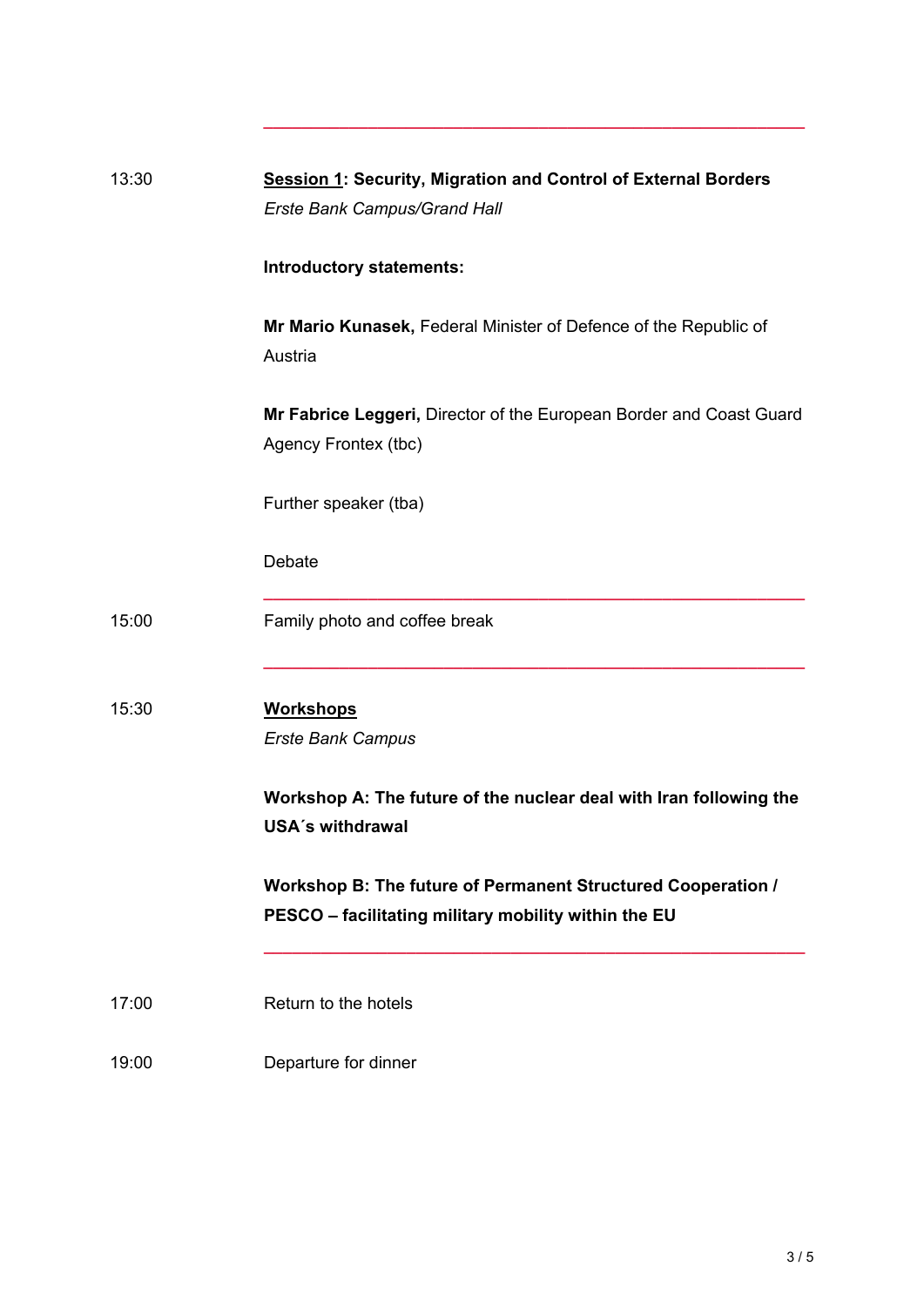19:30 **Visit of the State Hall of the Austrian National Library and official Dinner hosted by Mr Andreas Schieder, Chairperson of the Foreign Affairs Committee and Mr Reinhard Eugen Bösch, Chairperson of the Defence Committee**

*Venue: Austrian National Library, 1010 Vienna, Josefsplatz 1*

**\_\_\_\_\_\_\_\_\_\_\_\_\_\_\_\_\_\_\_\_\_\_\_\_\_\_\_\_\_\_\_\_\_\_\_\_\_\_\_\_\_\_\_\_\_\_\_\_\_\_\_\_\_\_\_\_\_ \_\_\_\_\_\_\_\_\_\_\_\_\_\_\_\_\_\_\_\_\_\_\_\_\_\_\_\_\_\_\_\_\_\_\_\_\_\_\_\_\_\_\_\_\_\_\_\_\_\_\_\_\_\_\_\_\_**

**\_\_\_\_\_\_\_\_\_\_\_\_\_\_\_\_\_\_\_\_\_\_\_\_\_\_\_\_\_\_\_\_\_\_\_\_\_\_\_\_\_\_\_\_\_\_\_\_\_\_\_\_\_\_\_\_\_**

22:30 Return to the hotels

Friday, 12 October 2018

| 09:00 | Departure from the hotels |  |  |
|-------|---------------------------|--|--|
|       |                           |  |  |

09:30 **Session 2: The European contribution to the improvement of the political and humanitarian situation in Syria** *Erste Bank Campus/Grand Hall*

## **Introductory statements:**

**Ms Helga Schmid,** Secretary General of European External Action Service (tbc)

**\_\_\_\_\_\_\_\_\_\_\_\_\_\_\_\_\_\_\_\_\_\_\_\_\_\_\_\_\_\_\_\_\_\_\_\_\_\_\_\_\_\_\_\_\_\_\_\_\_\_\_\_\_\_\_\_\_**

**\_\_\_\_\_\_\_\_\_\_\_\_\_\_\_\_\_\_\_\_\_\_\_\_\_\_\_\_\_\_\_\_\_\_\_\_\_\_\_\_\_\_\_\_\_\_\_\_\_\_\_\_\_\_\_\_\_**

Further speakers (tba)

Debate

11:00 Coffee Break